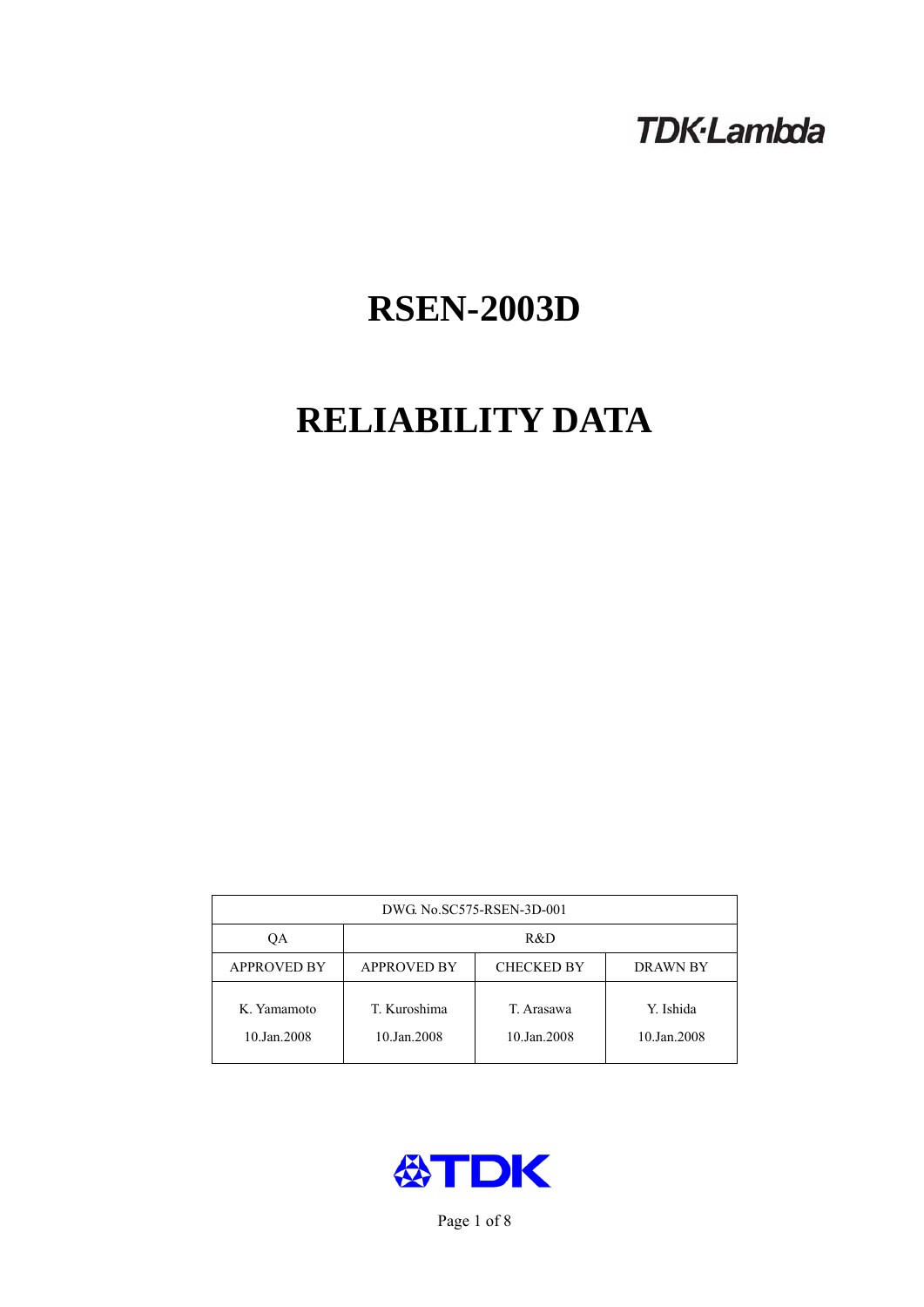#### **RSEN-2003D**

# **I N D E X**

|                                     | Page   |
|-------------------------------------|--------|
| 1. Calculated Values of MTBF        | Page-3 |
| 2. Vibration Test                   | Page-4 |
| 3. Heat Cycle Test                  | Page-5 |
| 4. Humidity Test                    | Page-6 |
| 5. High Temperature Resistance Test | Page-7 |
| 6. Low Temperature Storage Test     | Page-8 |

The following data are typical values. As all units have nearly the same characteristics, the data to be considered as ability values.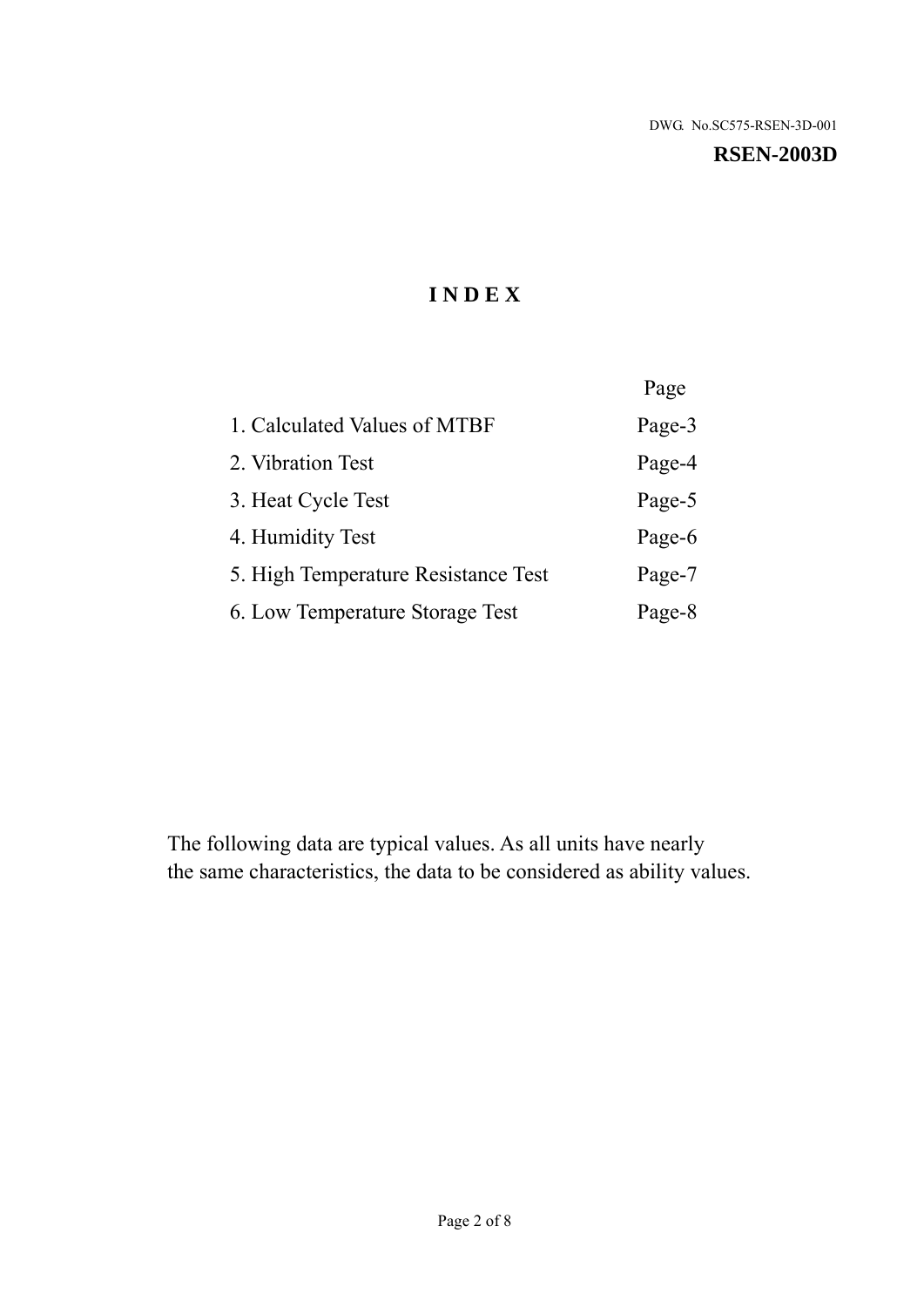#### **RSEN-2003D**

1. Calculated values of MTBF

MODEL : RSEN-2003D

(1) Calculating Method

 Calculated based on parts stress reliability projection of MIL-HDBK-217F NOTICE2.

Individual failure rates  $\lambda$  G is given to each part and MTBF is calculated by the count of each part.

$$
MTBF = \frac{1}{\lambda_{\text{equip}}} = \frac{1}{\sum_{i=1}^{n} N_i (\lambda_G \pi_Q)_i} \times 10^6 \text{ (hours)}
$$

| $\lambda$ equip | : Total equipment failure rate (Failure $/ 10^6$ Hours)                   |
|-----------------|---------------------------------------------------------------------------|
| $\lambda$ G     | : Generic failure rate for the $\hbar$ generic part                       |
|                 | (Failure/ $10^6$ Hours)                                                   |
| Ni              | : Quantity of <i>i</i> th generic part                                    |
| N               | : Number of different generic part categories                             |
| $\pi$ Q         | : Generic quality factor for the <i>i</i> th generic part ( $\pi Q = 1$ ) |

- (2) MTBF Values
	- GF : Ground, Fixed

 $MTBF = 6,914,673$  (Hours)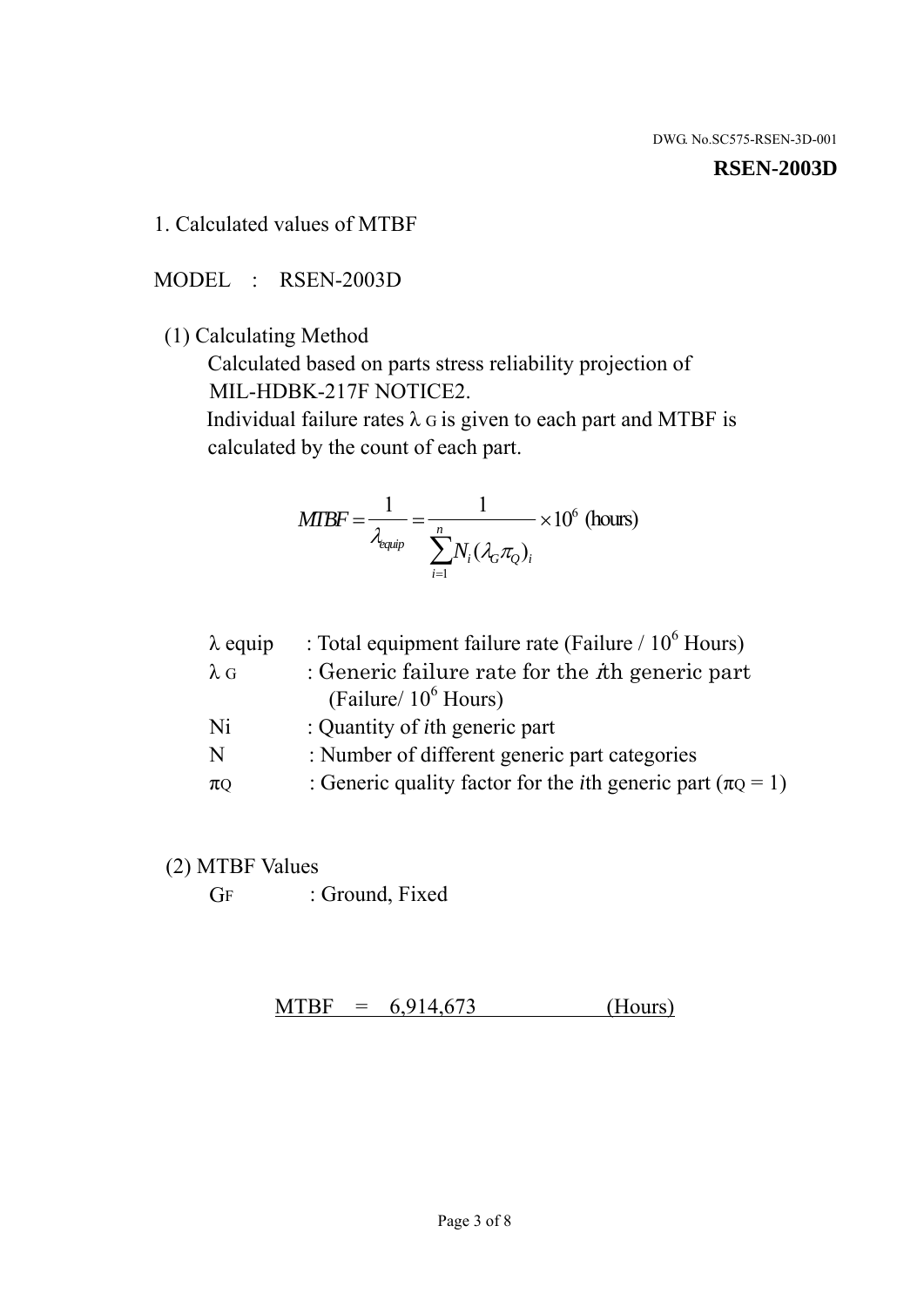#### **RSEN-2003D**

2. Vibration Test

### MODEL : RSEN-2003D (Representation Product : RSEN-2030D)

- (1) Vibration Test Class Frequency Variable Endurance Test
- (2) Equipment Used Controller VS-1000-6, Vibrator 905-FN ( IMV CORP.)
- (3) The Number of D.U.T. (Device Under Test) 5 units
- (4) Test Condition
	- · Frequency : 10~55Hz
	- $\cdot$  Acceleration : 9.8m/s<sup>2</sup>, Sweep for 1 min.
	- · Dimension and times : X, Y and Z directions for 1 hour each.

# (5) Test Method

Fix the D.U.T. on the fitting-stage

# (6) Test Results

PASS

#### Typical Sample Data

| . .                           |                                                         |           |                     |                     |
|-------------------------------|---------------------------------------------------------|-----------|---------------------|---------------------|
| Check item                    | Spec.                                                   |           | <b>Before Test</b>  | After Test          |
|                               | Differential Mode: 25dBmin.                             | $0.4$ MHz | 38.80               | 39.10               |
|                               |                                                         | 30 MHz    | 56.51               | 55.42               |
| Attenuation (dB)              | Common Mode: 25dBmin.                                   | 2 MHz     | 36.23               | 36.01               |
|                               |                                                         | 30 MHz    | 37.14               | 36.63               |
| Leakage Current (mA)          | Line1<br>$1mA$ max. $(250V, 60Hz)$<br>Line <sub>2</sub> |           | 0.41                | 0.40                |
|                               |                                                         |           | 0.41                | 0.40                |
| DC Resistance $(m\Omega)$     | $6m \Omega$ max.                                        |           | 3.62                | 3.60                |
| <b>Test Voltage</b>           | $L-L: 1768Vdc$ 60s.                                     |           | OK                  | OK.                 |
|                               | $L-E$ : 2500Vac 60s.                                    |           |                     |                     |
| Isolation Resistance ( $MQ$ ) | $100M \Omega$ min. (500Vdc 60s)                         |           | $4.0 \times 10^{6}$ | $4.0 \times 10^{6}$ |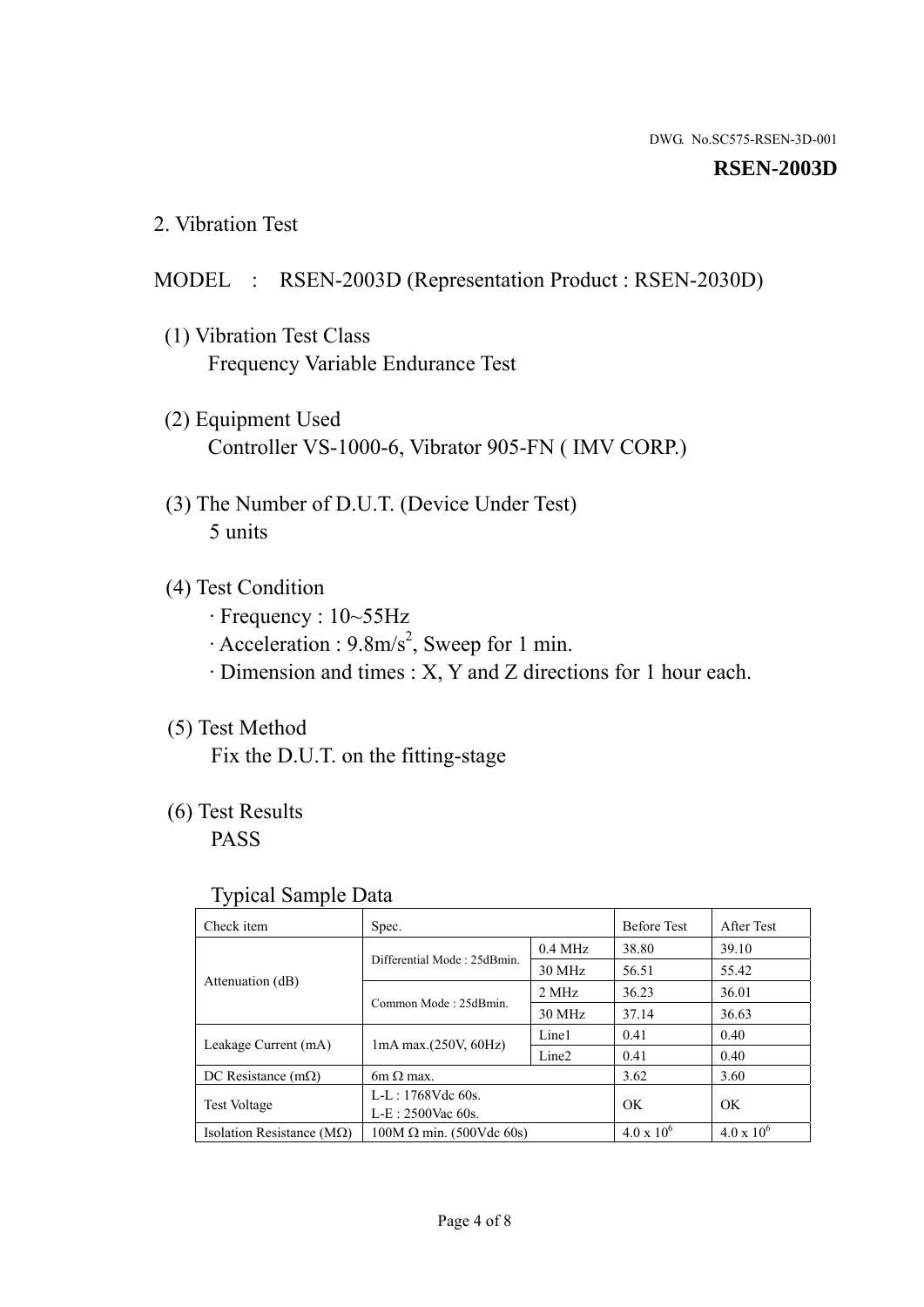3. Heat Cycle Test

# MODEL : RSEN-2003D (Representation Product : RSEN-2030)

- (1) Equipment Used TEMPERATURE CHAMBER TSA-71H-W (ESPEC CORP.)
- (2) The Number of D.U.T. (Device Under Test) 5 units
- (3) Test Conditions
	- · Ambient Temperature : -25~+85°C · Test Cycles : 100cycles





(4) Test Method

 Before the test check if there is no abnormal characteristics and put the D.U.T. in the testing chamber. Then test it in the above cycles, After the test is completed leave it for 1 hour at room temperature and check it if there is no abnormal each characteristics.

(5) Test Results

PASS

| <b>Typical Sample Data</b> |  |  |
|----------------------------|--|--|
|----------------------------|--|--|

| Check item                    | Spec.                                                   |                     | <b>Before Test</b> | After Test        |
|-------------------------------|---------------------------------------------------------|---------------------|--------------------|-------------------|
|                               | Differential Mode: 25dBmin.                             | $0.4\ \mathrm{MHz}$ | 40.06              | 40.06             |
|                               |                                                         | 30 MHz              | 55.64              | 57.12             |
| Attenuation (dB)              | Common Mode: 25dBmin.                                   | 2 MHz               | 35.40              | 36.74             |
|                               |                                                         | 30 MHz              | 37.70              | 37.36             |
|                               | Line1<br>$1mA$ max. $(250V, 60Hz)$<br>Line <sub>2</sub> |                     | 0.41               | 0.49              |
| Leakage Current (mA)          |                                                         |                     | 0.42               | 0.48              |
| DC Resistance $(m\Omega)$     | $6m \Omega$ max.                                        |                     | 3.48               | 3.22              |
| <b>Test Voltage</b>           | L-L: 1768Vdc 60s.                                       |                     | OK                 | OK                |
|                               | $L-E: 2500$ Vac 60s.                                    |                     |                    |                   |
| Isolation Resistance ( $MQ$ ) | $100M \Omega$ min. (500Vdc 60s)                         |                     | $9.5 \times 10^5$  | $9.4 \times 10^5$ |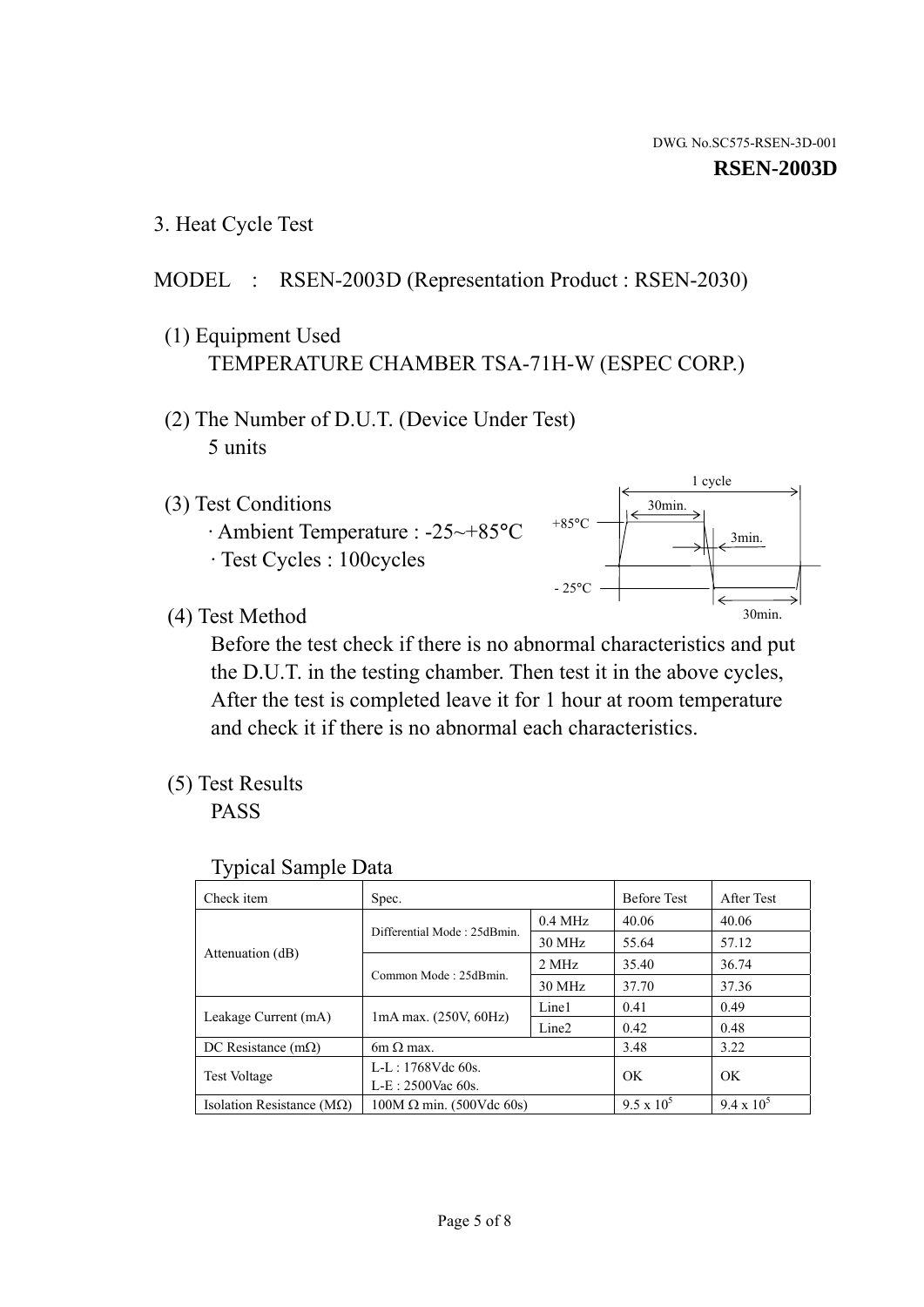4. Humidity Test

# MODEL : RSEN-2003D (Representation Product : RSEN-2030)

- (1) Equipment Used TEMP. & HUMID. CHAMBER PR-4KT (ESPEC CORP.)
- (2) The Number of D.U.T. (Device Under Test) 5 units

### (3) Test Conditions

- · Ambient Temperature : +40°C
- · Test Time : 500 hours
- · Ambient Humidity : 90~95% RH No Dewdrop

## (4) Test Method

 Before the test check if there is no abnormal characteristics and put the D.U.T. in the testing chamber. Then test it in the above conditions. After the test is completed leave it for 1 hour at room temperature and check it if there is no abnormal each characteristics.

# (5) Test Results

PASS

| . .                                |                                 |                   |                     |                     |
|------------------------------------|---------------------------------|-------------------|---------------------|---------------------|
| Check item                         | Spec.                           |                   | <b>Before Test</b>  | After Test          |
|                                    |                                 | $0.4$ MHz         | 40.92               | 39.42               |
|                                    | Differential Mode: 25dBmin.     | 30 MHz            | 57.38               | 55.62               |
| Attenuation (dB)                   | Common Mode: 25dBmin.           | 2 MHz             | 36.16               | 36.22               |
|                                    |                                 | 30 MHz            | 37.34               | 37.92               |
| Leakage Current (mA)               | $1mA$ max. $(250V, 60Hz)$       | Line1             | 0.42                | 0.41                |
|                                    |                                 | Line <sub>2</sub> | 0.42                | 0.43                |
| DC Resistance (m $\Omega$ )        | $6m \Omega$ max.                |                   | 3.62                | 3.58                |
| <b>Test Voltage</b>                | $L-L: 1768Vdc$ 60s.             |                   | OK                  | OK.                 |
|                                    | $L-E$ : 2500Vac 60s.            |                   |                     |                     |
| Isolation Resistance ( $M\Omega$ ) | $100M \Omega$ min. (500Vdc 60s) |                   | $3.6 \times 10^{6}$ | $4.5 \times 10^{6}$ |

#### Typical Sample Data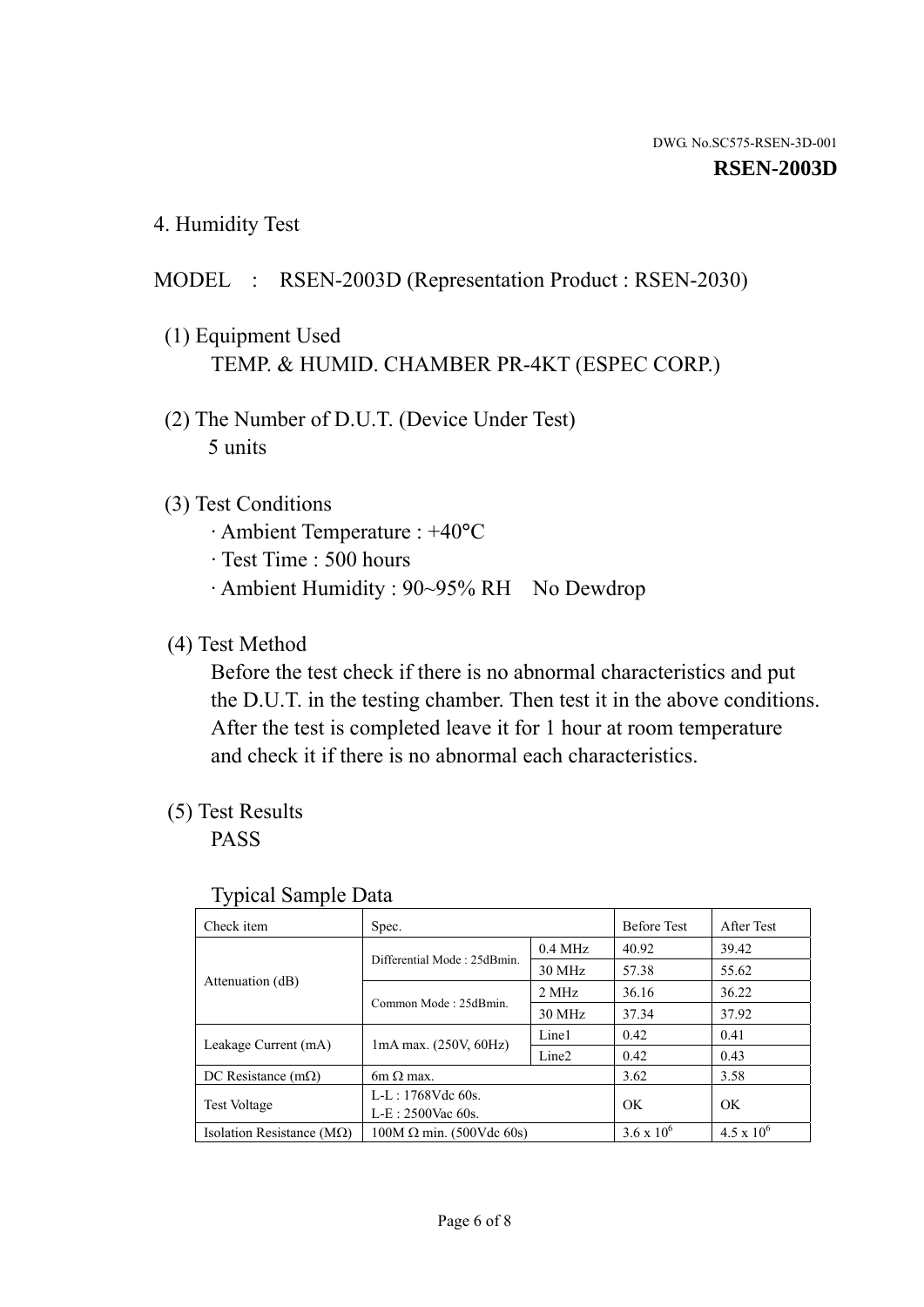5. High Temperature Resistance Test

# MODEL : RSEN-2003D (Representation Product : RSEN-2060)

- (1) Equipment Used TEMPERATURE CHAMBER PHH-300 ( ESPEC CORP.)
- (2) The Number of D.U.T. (Device Under Test) 5 units
- (3) Test Conditions
	- · Ambient Temperature : +55°C
	- · Test Time : 500 hours
	- · Operating : DC 60A
- (4) Test Method

 Before the test check if there is no abnormal characteristics and put the D.U.T. in the testing chamber. Then test it in the above conditions. After the test is completed leave it for 1 hour at room temperature and check it if there is no abnormal each characteristics.

(5) Test Results

PASS

| J 1                                |                                                         |           |                     |                     |
|------------------------------------|---------------------------------------------------------|-----------|---------------------|---------------------|
| Check item                         | Spec.                                                   |           | <b>Before Test</b>  | After Test          |
|                                    | Differential Mode: 25dBmin.                             | $0.2$ MHz | 57.86               | 58.52               |
|                                    |                                                         | 30 MHz    | 52.04               | 51.94               |
| Attenuation (dB)                   | Common Mode: 25dBmin.                                   | 2 MHz     | 35.90               | 36.04               |
|                                    |                                                         | 30 MHz    | 26.60               | 27.62               |
|                                    | Line1<br>$1mA$ max. $(250V, 60Hz)$<br>Line <sub>2</sub> |           | 0.45                | 0.46                |
| Leakage Current (mA)               |                                                         |           | 0.46                | 0.46                |
| DC Resistance $(m\Omega)$          | $3m \Omega$ max.                                        |           | 2.22                | 2.24                |
|                                    | $L-L: 1768Vdc$ 60s.                                     |           | OK                  | OK                  |
| <b>Test Voltage</b>                | $L-E: 2500$ Vac 60s.                                    |           |                     |                     |
| Isolation Resistance ( $M\Omega$ ) | $100M \Omega$ min. (500Vdc 60s)                         |           | $4.1 \times 10^{6}$ | $4.6 \times 10^{6}$ |

#### Typical Sample Data